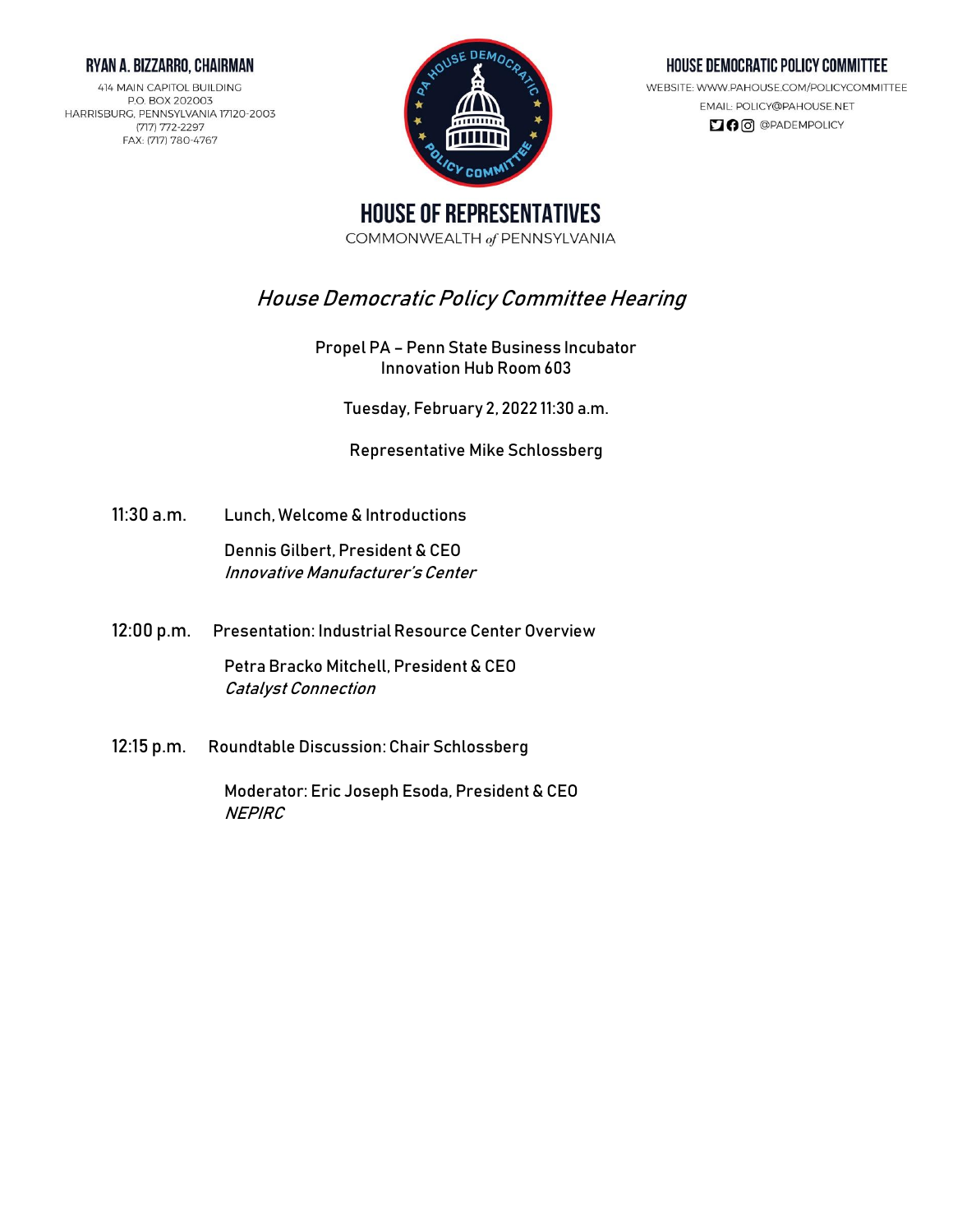# RYAN A. BIZZARRO, CHAIRMAN

414 MAIN CAPITOL BUILDING P.O. BOX 202003 HARRISBURG, PENNSYLVANIA 17120-2003 (717) 772-2297 FAX: (717) 780-4767



# HOUSE DEMOCRATIC POLICY COMMITTEE

WEBSITE: WWW.PAHOUSE.COM/POLICYCOMMITTEE EMAIL: POLICY@PAHOUSE.NET **DO** @PADEMPOLICY

**HOUSE OF REPRESENTATIVES** COMMONWEALTH of PENNSYLVANIA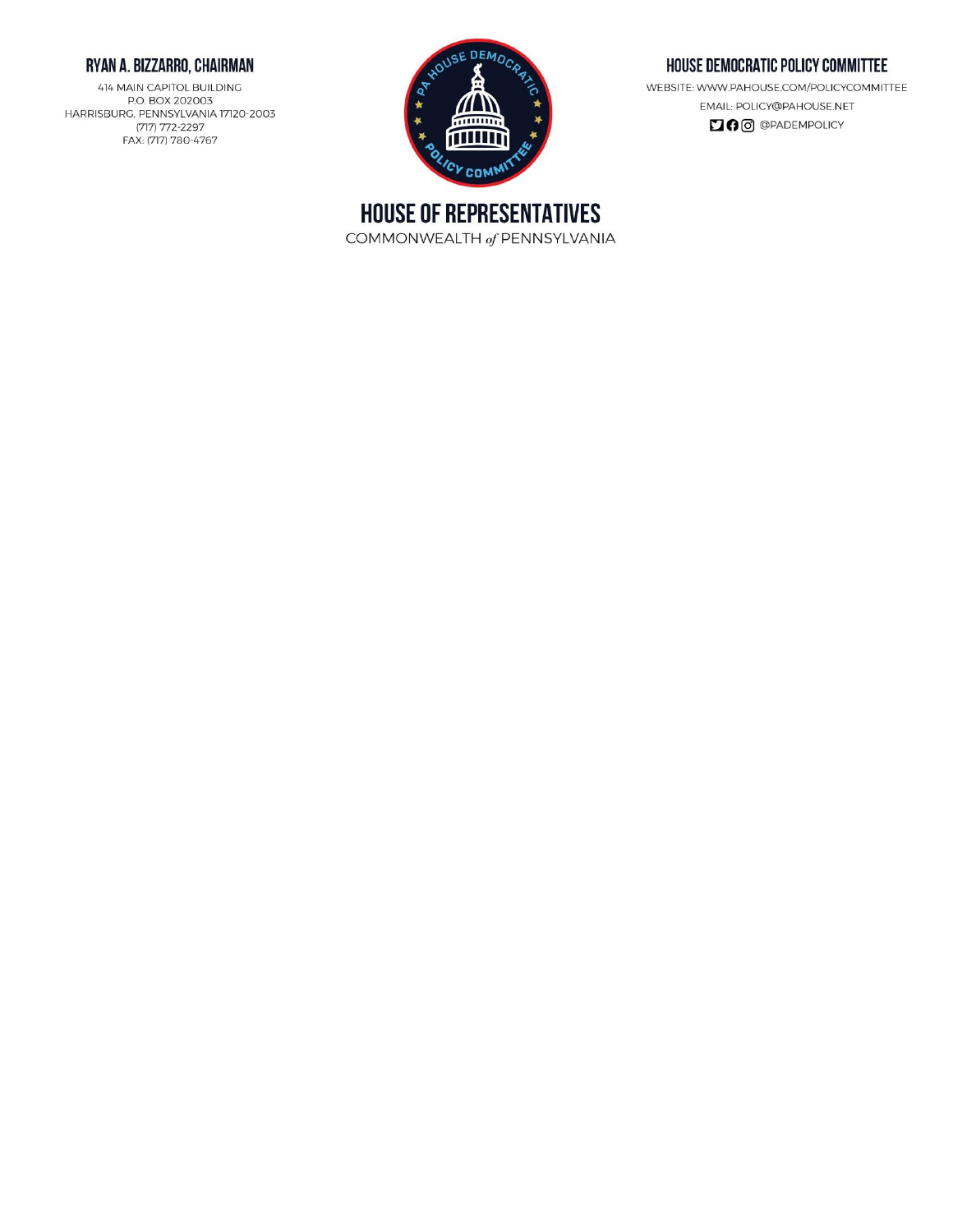# **PA House Democratic Policy Committee Meeting - Feb 1, 2022 - Roster at of 1/31/22**

| <b>Industry</b>                  |                                       |                                  |                           | <b>Talking Point Area</b> |            |            |                     |
|----------------------------------|---------------------------------------|----------------------------------|---------------------------|---------------------------|------------|------------|---------------------|
| Individual                       | <b>Title</b>                          | Company                          | <b>Center Represented</b> | <b>Status</b>             | Workforce  | <b>AMT</b> | <b>Supply Chain</b> |
| Dan Lutz                         | President                             | <b>Metal Integrity West</b>      | <b>IMC</b>                | In-Person                 |            |            |                     |
| Marc Dagata                      | Owner                                 | <b>Metal Integrity East</b>      | <b>IMC/NEPIRC</b>         | In-Person                 |            |            |                     |
| Tom Kane                         | Director - New Technology Development | <b>Restek Corporation</b>        | IMC                       | In-Person                 |            |            |                     |
| <b>Ben Eltz</b>                  | CEO                                   | Diamondback Covers               | <b>IMC</b>                | In-Person                 |            |            | $X -$ Lead          |
| Jon Meighan                      | President                             | Lake Erie Rubber & Manufacturing | <b>NWIRC</b>              | Virtual                   |            | ́          |                     |
| <b>Matt Koket</b>                | President                             | GeorgeKo Industries              | <b>NWIRC</b>              | Virtual                   |            |            |                     |
| John Thigpen                     | President                             | <b>ILSCO Extrusion</b>           | <b>NWIRC</b>              | Virtual                   |            |            |                     |
| Heidi McKenna                    | President                             | The Fredericks Company           | <b>DVIRC</b>              | Virtual                   | $X -$ Lead |            |                     |
| Christopher (Chris) Tarsa        | President                             | C.L. Sturkey, Inc.               | <b>MANTEC</b>             | Virtual                   |            | $X -$ Lead |                     |
| <b>Shelly Slotter McWilliams</b> | President                             | <b>Lehigh Valley Plastics</b>    | <b>MRC</b>                | In-Person                 |            |            |                     |

### **IRC & Related**

| Individual                   | Title                                         | Company                                | <b>Center Represented</b>  | <b>Status</b> |
|------------------------------|-----------------------------------------------|----------------------------------------|----------------------------|---------------|
| Dennis Gilbert               | President                                     | Innovative Manufacturers' Center (IMC) | <b>IMC</b>                 | In-Person     |
| Lauri Moon                   | Manager, Training & Outreach                  | Innovative Manufacturers' Center (IMC) | <b>IMC</b>                 | In-Person     |
| Dana Gordon                  | Director of Client Services                   | Innovative Manufacturers' Center (IMC) | <b>IMC</b>                 | In-Person     |
| Eric Joseph Esoda            | President & CEO                               | NEPIRC. Inc.                           | <b>NEPIRC</b>              | In-Person     |
| <b>Chelsey Coslett</b>       | Manager of Marketing & Stakeholder Engagement | NEPIRC, Inc.                           | <b>NEPIRC</b>              | In-Person     |
| Randall Yash                 | Director of Technology & Information Systems  | NEPIRC, Inc.                           | <b>NEPIRC</b>              | In-Person     |
| <b>Barry Miller</b>          | President & CEO                               | <b>DVIRC</b>                           | <b>DVIRC</b>               | Virtual       |
| Petra Mitchell               | President & CEO                               | <b>Catalyst Connection</b>             | <b>Catalyst Connection</b> | In-Person     |
| <b>Robert Zaruta</b>         | <b>President &amp; CEO</b>                    | <b>NWIRC</b>                           | <b>NWIRC</b>               | Virtual       |
| <b>Richard Hobbs</b>         | President & CEO                               | <b>MRC</b>                             | <b>MRC</b>                 | In-Person     |
| <b>Bruce Newell</b>          | President & CEO                               | <b>MANTEC</b>                          | <b>MANTEC</b>              | In-Person     |
| Charles (Chuck) Kolling, Jr. | <b>Senior Principal</b>                       | Buchanan Ingersoll Rooney              | <b>IRCN</b>                | In-Person     |

#### **Elected Officials & Staffers**

| Individual          | <b>Title</b>   | <b>Affiliation</b> | <b>Center Represented</b> | <b>Status</b> |
|---------------------|----------------|--------------------|---------------------------|---------------|
| Joanna McClinton    | Representative | <b>PA House</b>    | <b>DVIRC</b>              | In-Person     |
| Ryan Bizzarro       | Representative | <b>PA House</b>    | <b>NWIRC</b>              | In-Person     |
| Chris Sainato       | Representative | <b>PA House</b>    | <b>DVIRC</b>              | In-Person     |
| Steven Malagari     | Representative | <b>PA House</b>    | <b>DVIRC</b>              | In-Person     |
| Mary Isaacson       | Representative | <b>PA House</b>    | <b>DVIRC</b>              | In-Person     |
| Joe Hohenstein      | Representative | <b>PA House</b>    | <b>DVIRC</b>              | In-Person     |
| Mike Schlossberg    | Representative | <b>PA House</b>    | <b>MRC</b>                | In-Person     |
| Mark Longietti      | Representative | <b>PA House</b>    | <b>NWIRC</b>              | In-Person     |
| <b>Steve Kinsey</b> | Representative | <b>PA House</b>    | <b>DVIRC</b>              | In-Person     |
| Gina Curry          | Representative | <b>PA House</b>    | <b>DVIRC</b>              | In-Person     |

| Manufacturers - IN PERSON        |  |
|----------------------------------|--|
| Manufacturers - VIRTUAL          |  |
| <b>IRC Personnel - IN PERSON</b> |  |
| <b>IRC Personnel - VIRTUAL</b>   |  |
| Legislators - IN PERSON          |  |
|                                  |  |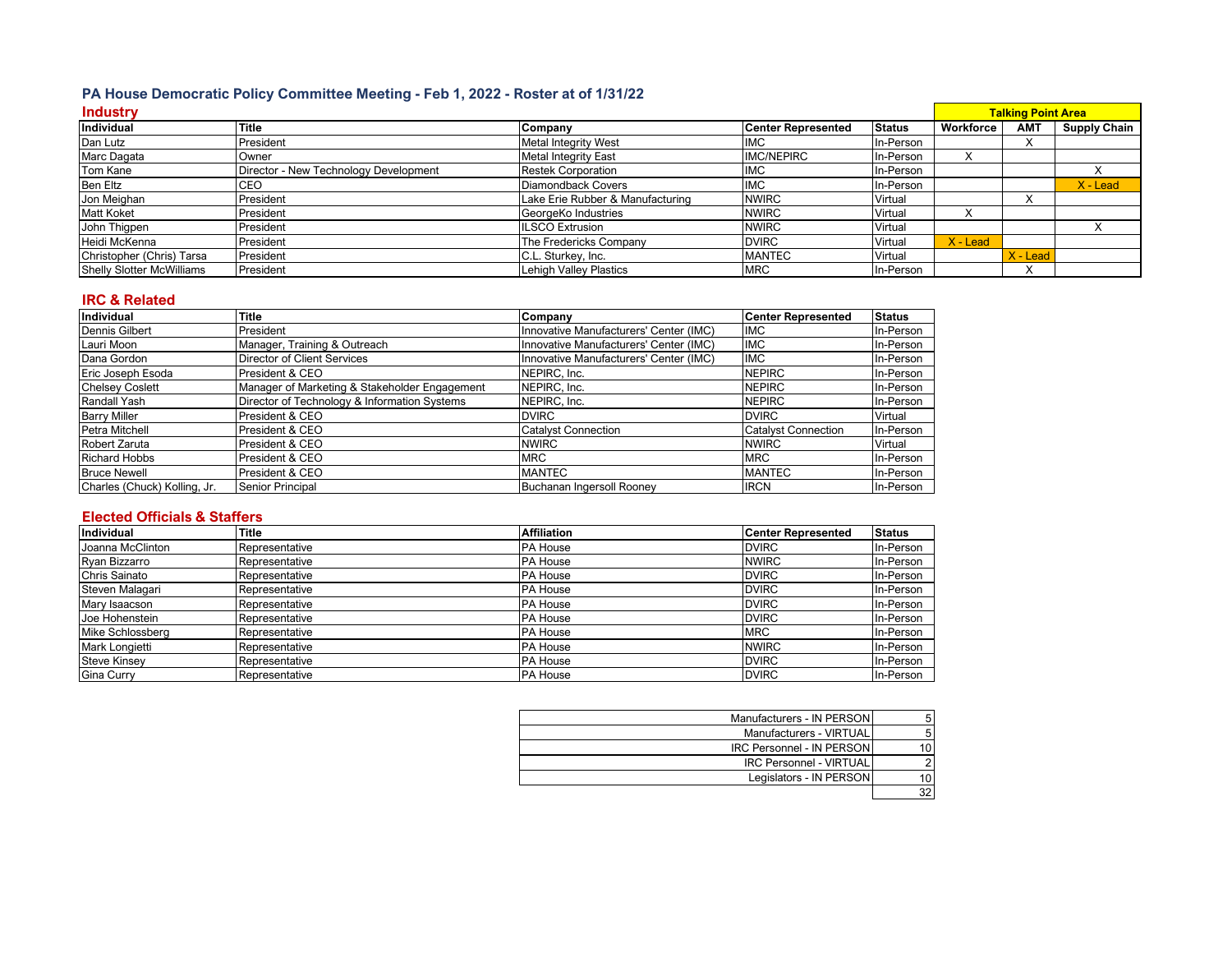

**PA House Democratic Policy Committee Manufacturer Roundtable February 1, 2022 Penn State Innovation Hub Industry Participant List**

# **Marc Dagata Dan Lutz Chief Executive Officer (CEO) President Metal Integrity East Metal Integrity West**

**State College, PA** 

**Metal Integrity** specializes in the precision CNC machining, welding, laser-cutting, forming and fabrication of sheet metal components for specialized applications in a variety of markets. With extensive on-site machining capabilities, Metal Integrity routinely handles large and small quantity orders of products with rigorous tolerance requirements. [www.metalintegrity.com](http://www.metalintegrity.com/)

# **Ben Eltz**

# **Chief Executive Officer (CEO) Diamondback Covers Phillipsburg, PA**

Diamondback Covers was founded by Ethan Wendle and Matt Chverchko, who met each other while attending Penn State University in 2003. The company was birthed as a classroom project in their engineering entrepreneurial class and has since grown from a garage operation into a great American corporation. Diamondback Covers manufactures truck covers for every truck on the market, along with ATV/SXS carriers. Diamondback Covers is committed to American manufacturing, and as such, the company constructs its products using metal, hardware and welding supplies that come from domestic suppliers. [www.diamondbackcovers.com](http://www.diamondbackcovers.com/)

### **Thomas Kane, Ph.D. Director of New Technology Development Restek Corporation Bellefonte, PA**

Founded in 1985, **Restek Corporation** is a leading international developer and manufacturer of chromatography columns, sample preparation and collection products, reference standards and instrument accessories. Restek works with analysts around the world, providing them with tools to monitor the quality of air, water, soil, foods, botanicals, pharmaceuticals and chemical and petroleum products. Restek is a 100% employee-owned company that is ISO 9001:2015, ISO/IEC 17025:2017 and ISO 17034:2016 certified. The company also holds several patents and trademarks for its products and processes. [www.restek.com](http://www.restek.com/)

### **Matt Koket President GeorgeKo Industries Erie, PA**

Founded in 1980, **GeorgeKo Industries** is family owned and operated and has enjoyed over 30 years' experience in the manufacturing of plastic parts. Its custom injection molding facility molds parts serving a broad range of industries, including juvenile products, automotive, medical, consumer and construction. GeorgeKo Industries has been ISO 9001:2008 certified since June 2003 and is also UL approved for electrical components and assemblies. GeorgeKo carved out a niche for itself by specializing in short production runs and molding, assembling and shipping its products using all in-house expertise. The firm also has competitive advantages in tool transfers, insert molding and over-molding and has successfully reshored tools from overseas. [www.georgeko.com](http://www.georgeko.com/)